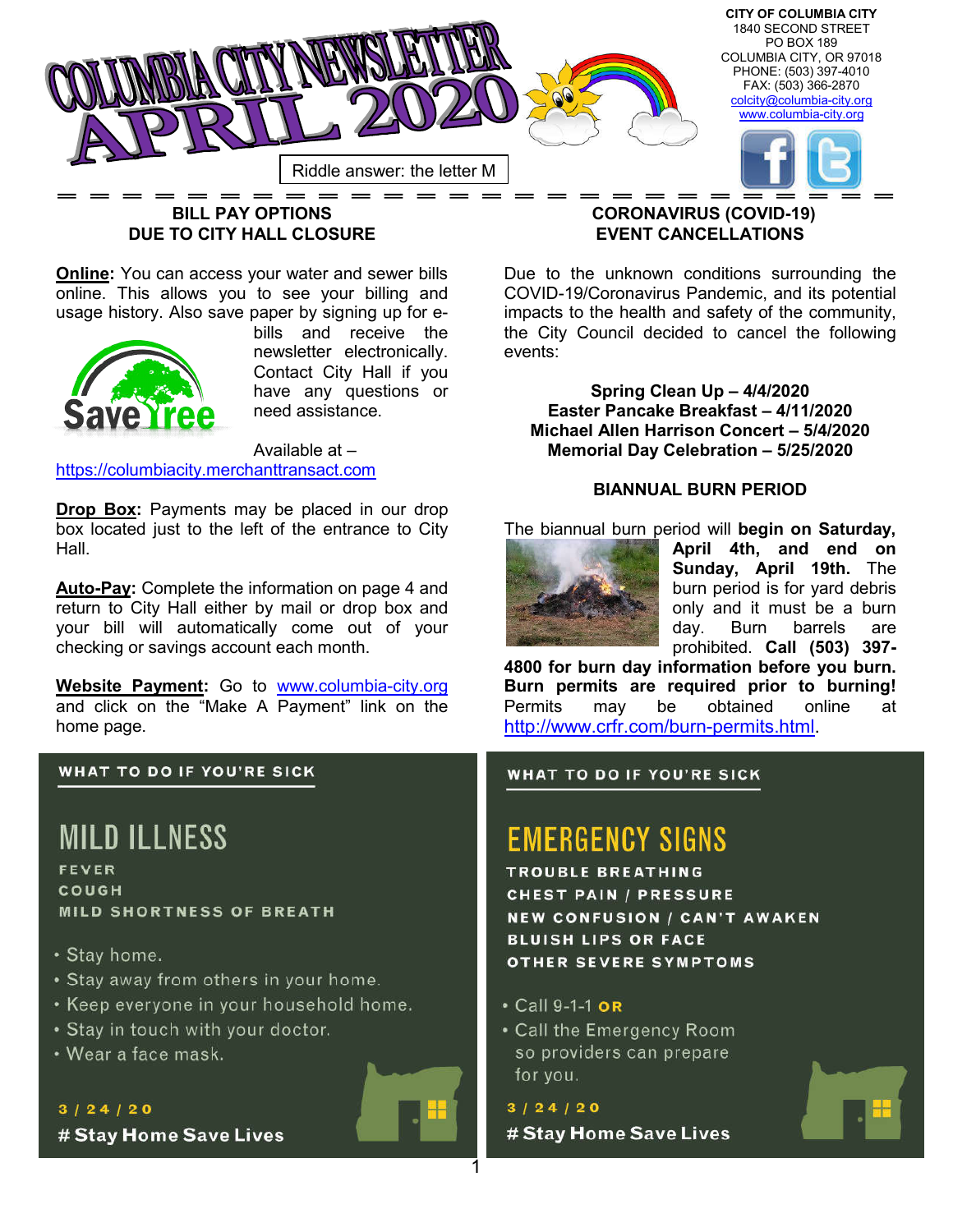#### **2020 CENSUS**

The U.S. Census Bureau is carefully monitoring the coronavirus (COVID-19) situation and will fulfill its obligation to deliver the 2020 Census counts to the President of the United States.

It has never been easier to respond on your own, whether online, over the phone or by mail—all without having to meet a census taker. To date, over 2 million households have already responded online, and the Census Bureau is ready for you to do the same. If you do, there will be no need for census takers to knock on your door.

That said, the 2020 Census is adaptable and equipped with an approximate \$2 billion dollar contingency budget for circumstances like the COVID-19 outbreak.

When a community, facility or service organization is impacted by a COVID-19 outbreak the 2020 Census will adapt their plans to make sure they are getting the same population counted another way.

They will share information about any change in operations with Congress, state and local authorities, community partners and the media. They will also work with community partners to continue to encourage self-response through the end of the nonresponse follow-up phase. **Currently, the planned completion date is July 31- but that can and will be adjusted if necessary as the situation dictates in order to achieve a complete and accurate count.**

As the 2020 Census continues to assess the current situation, they will always make decisions that ensure the health and safety of their staff and the public in consultation with public health authorities.



#### **GOOD NEWS FOR PASTA LOVERS!**

Similar to Columbia City, Ticino in the south of Switzerland has experienced a relatively mild winter resulting in a bumper spaghetti crop! With the virtual disappearance of the spaghetti weevil and no late frost to deal with, local farmers can anticipate getting top dollar for their stellar crops.

In Switzerland, cultivation is not on a grand scale like the spaghetti plantations seen in Italy, but are more of a family affair. Over centuries of farming, patient endeavors have led to the Swiss strain that produces the perfect length noodle. The whole family participates in Harvest Day, and it, of course, ends in a spaghetti feast!

There is nothing like the taste of home grown pasta and YouTube has several videos about "Spaghetti Trees". The simplest advice we've found for cultivating your own tree is to "place a sprig of spaghetti in a tin of tomato sauce and hope for the best".



### **CODE ENFORCEMENT REMINDER**

Keep grass and weeds cut: Between April 15<sup>th</sup>

and September 30<sup>th</sup> weeds and grass cannot exceed 10 inches in height within the City limits.

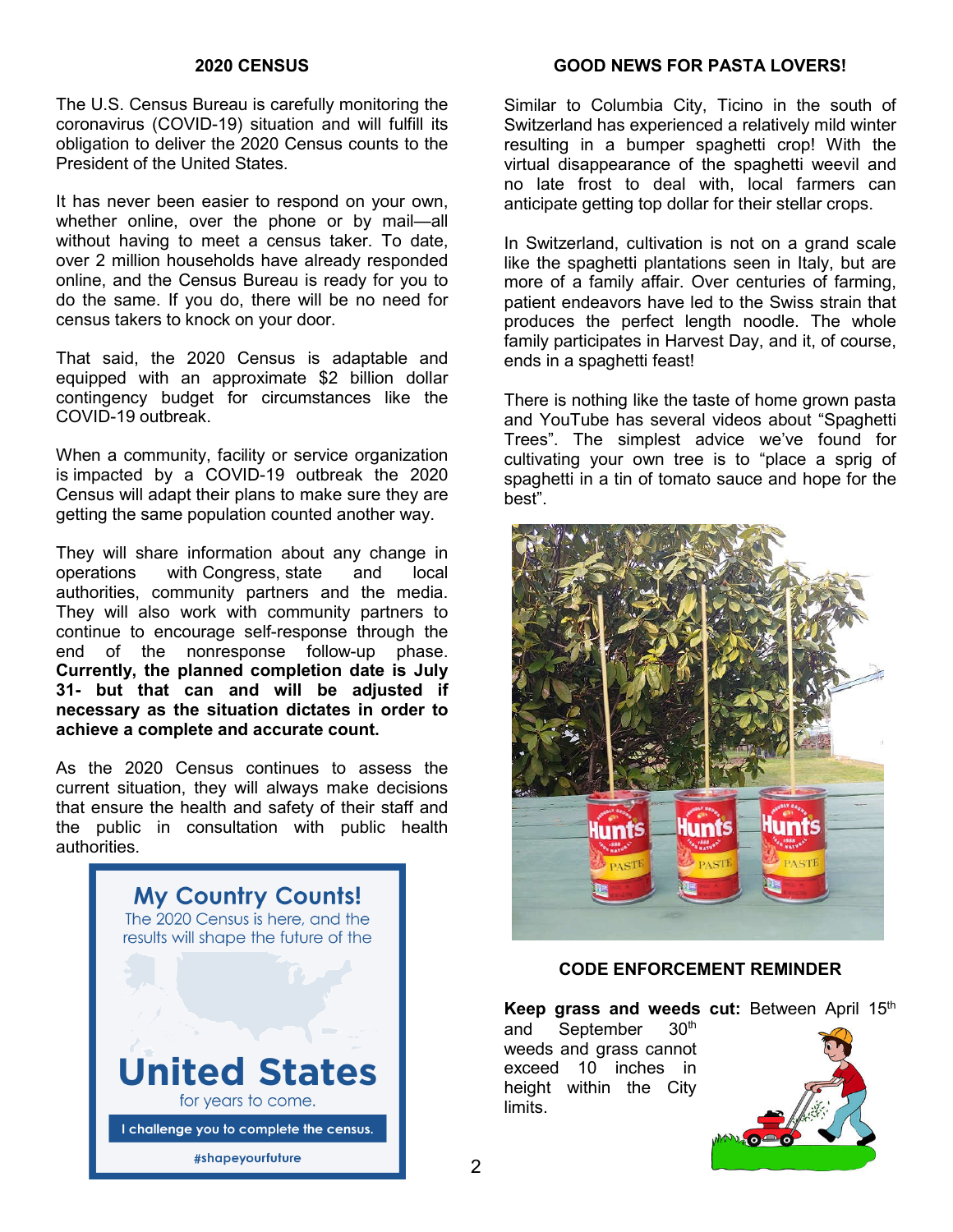#### **SERGEANTS CORNER**

**Fraudulent Phone Calls.** Thank you to all our citizens who are doing their part to protect themselves and others by participating in the Stay Home Stay Safe order. These are difficult times and I want to warn you about people trying to take advantage of this unfortunate situation. If you receive any phone calls asking for money, your personnel information, or offering you something for free or an unbelievable price, this will most likely be a scam to defraud you or steal your personnel information to commit other crimes under your identity. If you are not sure who is calling feel free to contact your local Police Department. We are dedicated to protecting you and your interest as best we can.

The following is a summary of the Police Department Activity for the month of February. 3 animal complaints, 4 agency assist, 4 assist persons, 3 civil complaints, 2 DHS assist, 2 Domestic violence calls, 1 DUII, 10 follow up investigations, 2 threat/harassment calls, 2 hazard calls, 3 noise complaints, 11 radio calls, 4 suspicious circumstances, 3 suspicious persons, 2 welfare check and 45 traffic stops.

The Police Department would like to request continued support in being our eyes and ears in the community. Please feel free to contact us with your thoughts, questions, or any information that would help us in keeping our community safe. We can be reached via 9-1-1 (emergency), (503) 397-4010 (office), or (503) 397-1521 (non-emergency dispatch).

Best Regards ~ Sergeant Jerry Bartolomucci

#### **TRESTLE BEACH PARKING CHANGE**

The Trestle Beach Parking Area & Trailhead will be closed from approximately April 14 – July 13 for use by an industrial tenant. Parking will be available at an alternate lot through the Industrial Park access gate. Please walk along the beach under the dock to reach the Trestle Beach Recreation Area.

Trestle Beach is a portion of the Port's Columbia City Industrial Park property that the Port has opened to the public as a recreational river access point. The Port does not employ staff to maintain the Trestle Beach property. Please be respectful of tenants and their property so that access to this beach can continue to be provided to the public.



**LIBRARY NEWS**

With the library being closed, we have put a little library out on the front porch. It has fiction, nonfiction, and some children's books. Unfortunately it is just a bin rather than one of those cute house-like structures, but please use it! We are using sale books to fill it. If you have an author you'd like to see in the box, please email ccclibrary@live.com with your suggestion. I will refill it at least once a week.

Please keep your library books at home until the library reopens. You will get an automatic overdue notice through email, but please don't bring them back! We are not accepting donations during the closure. We will reopen when the schools reopen. Stay home and stay safe, I hope to see all of you soon.

Cathy Lundberg - Library Director

2000 Second Street PO Box 189 / Columbia City OR 97018 ccclibrary@live.com

#### **NEXT CITY COUNCIL MEETING PLAN**

Research is currently underway to setup the next City Council meeting as a conference call. The meeting is scheduled for Thursday, April 16, 2020 at 6:15 p.m. instead of 6:00 p.m.

The dial in information will be sent out the week of the meeting. As a resident or interested party if you wish to participate in the conference call, please contact City Hall.